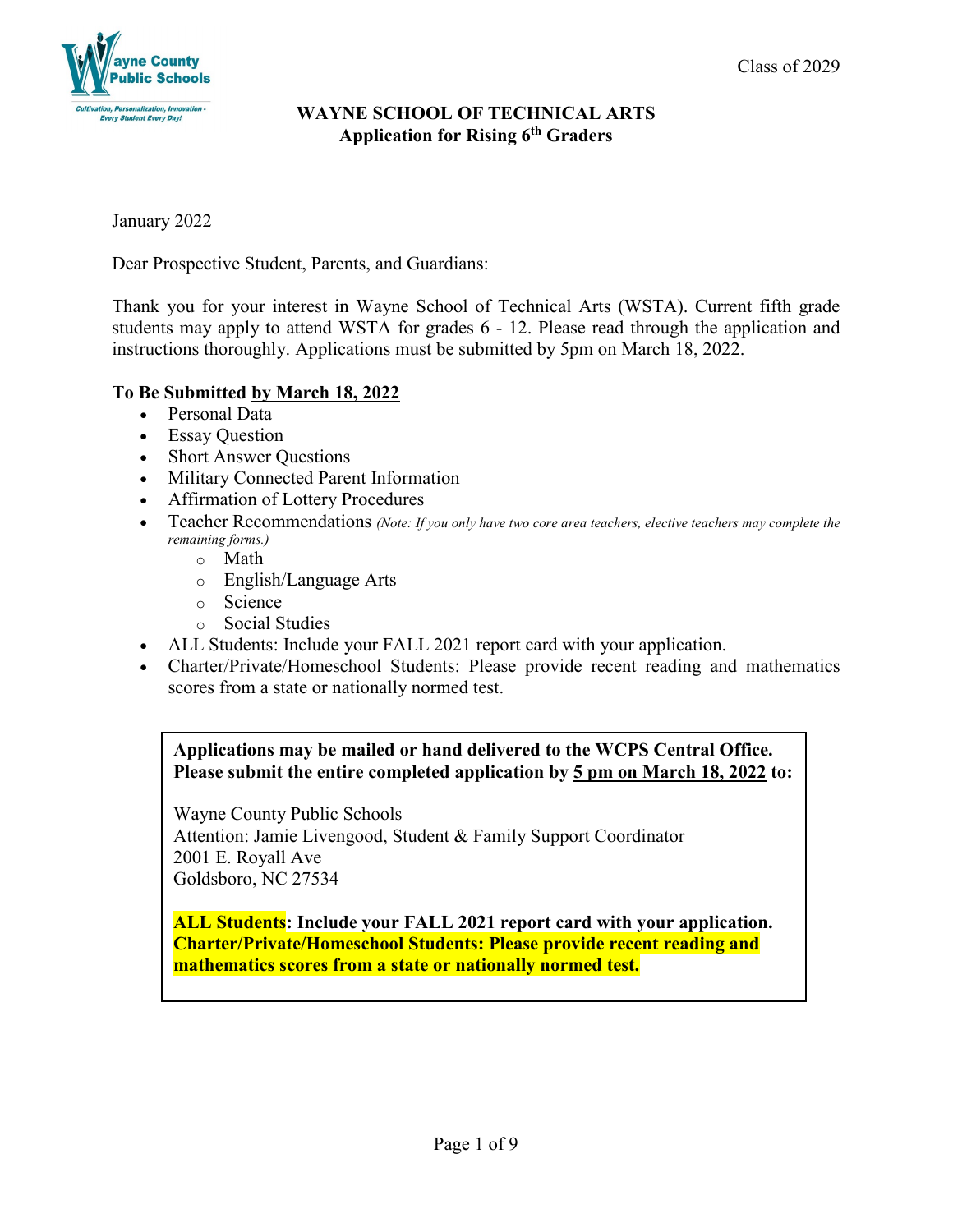

#### **Personal Data**

| Student Name<br>Last             |  |                                                                  |                                  |        |  |
|----------------------------------|--|------------------------------------------------------------------|----------------------------------|--------|--|
|                                  |  |                                                                  | First                            | Middle |  |
| Home Phone                       |  |                                                                  | Cell Phone                       |        |  |
| Current Grade                    |  |                                                                  |                                  |        |  |
| Birth Date:                      |  |                                                                  | Gender (Circle one): Male Female |        |  |
|                                  |  |                                                                  |                                  |        |  |
|                                  |  |                                                                  |                                  |        |  |
|                                  |  |                                                                  |                                  |        |  |
|                                  |  |                                                                  | Parent/Guardian Name             |        |  |
|                                  |  |                                                                  |                                  |        |  |
| Student lives with (circle one): |  |                                                                  |                                  |        |  |
|                                  |  | Both parents Father Mother Grandparent/s                         | Other<br>Be fully specific       |        |  |
|                                  |  |                                                                  |                                  |        |  |
|                                  |  | District Assigned middle school (if not selected to attend WSTA) |                                  |        |  |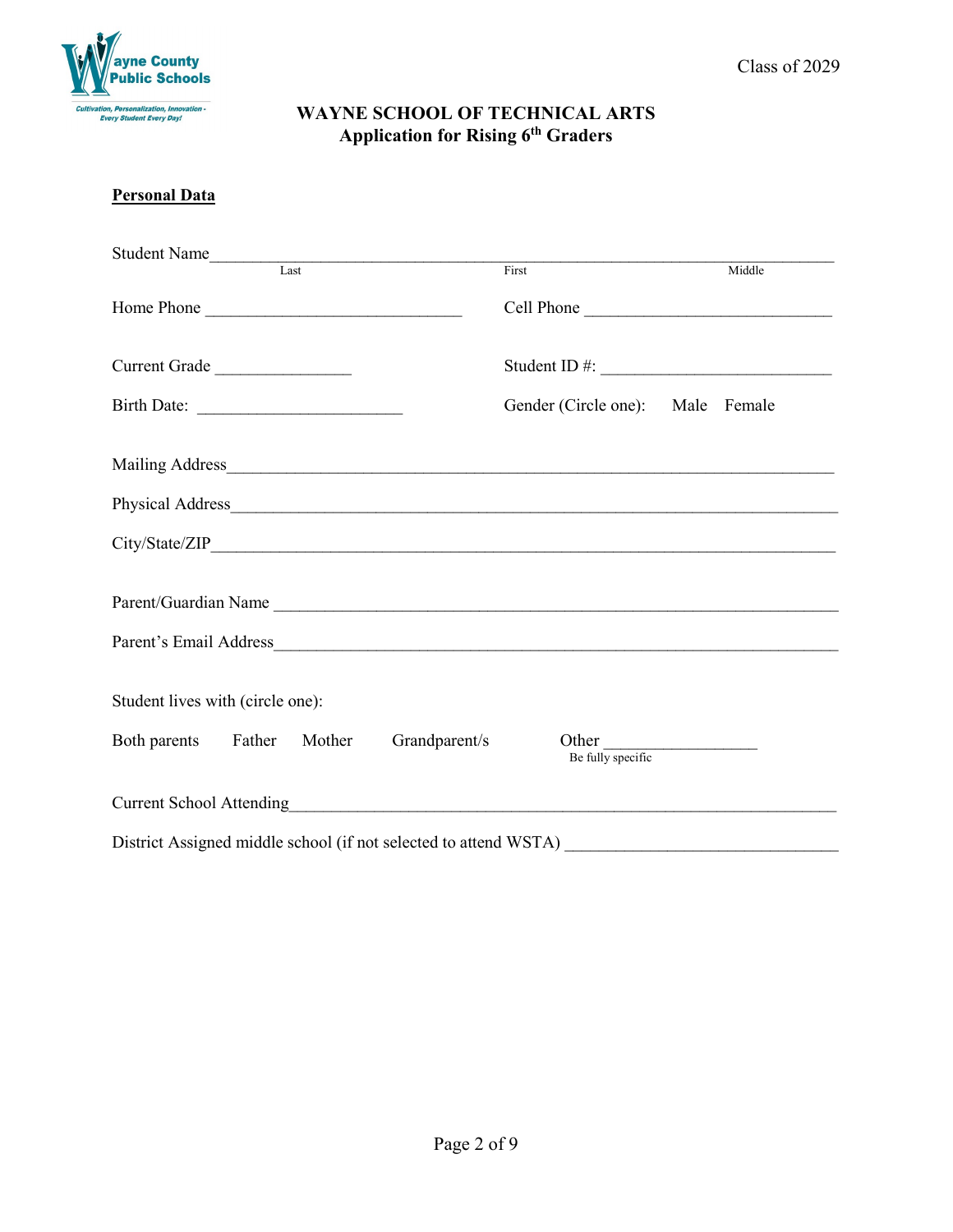

# **To Be Completed by the Student in his/her own handwriting**

In a brief personal essay of at least two paragraphs, please answer **ONE** of the following:

- A. Describe your "dream" future career, and how you think attending WSTA will help prepare you for that career.
- B. Describe a time when learning was challenging for you, and what you did to overcome the challenge.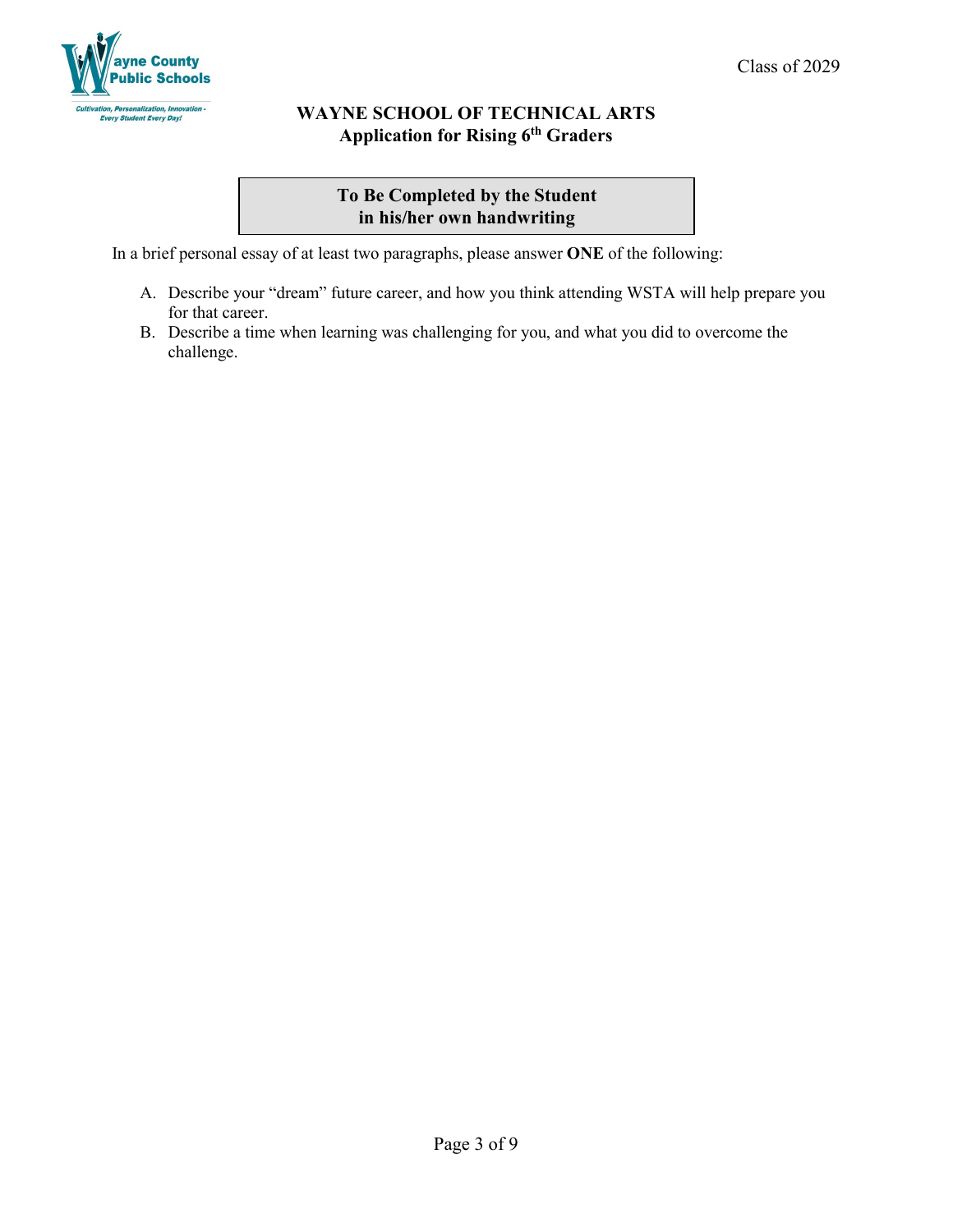

**To Be Completed by the Student**

 $\_$  ,  $\_$  ,  $\_$  ,  $\_$  ,  $\_$  ,  $\_$  ,  $\_$  ,  $\_$  ,  $\_$  ,  $\_$  ,  $\_$  ,  $\_$  ,  $\_$  ,  $\_$  ,  $\_$  ,  $\_$  ,  $\_$  ,  $\_$  ,  $\_$  ,  $\_$  ,  $\_$  ,  $\_$  ,  $\_$  ,  $\_$  ,  $\_$  ,  $\_$  ,  $\_$  ,  $\_$  ,  $\_$  ,  $\_$  ,  $\_$  ,  $\_$  ,  $\_$  ,  $\_$  ,  $\_$  ,  $\_$  ,  $\_$  ,

 $\_$  ,  $\_$  ,  $\_$  ,  $\_$  ,  $\_$  ,  $\_$  ,  $\_$  ,  $\_$  ,  $\_$  ,  $\_$  ,  $\_$  ,  $\_$  ,  $\_$  ,  $\_$  ,  $\_$  ,  $\_$  ,  $\_$  ,  $\_$  ,  $\_$  ,  $\_$  ,  $\_$  ,  $\_$  ,  $\_$  ,  $\_$  ,  $\_$  ,  $\_$  ,  $\_$  ,  $\_$  ,  $\_$  ,  $\_$  ,  $\_$  ,  $\_$  ,  $\_$  ,  $\_$  ,  $\_$  ,  $\_$  ,  $\_$  ,

 $\_$  ,  $\_$  ,  $\_$  ,  $\_$  ,  $\_$  ,  $\_$  ,  $\_$  ,  $\_$  ,  $\_$  ,  $\_$  ,  $\_$  ,  $\_$  ,  $\_$  ,  $\_$  ,  $\_$  ,  $\_$  ,  $\_$  ,  $\_$  ,  $\_$  ,  $\_$  ,  $\_$  ,  $\_$  ,  $\_$  ,  $\_$  ,  $\_$  ,  $\_$  ,  $\_$  ,  $\_$  ,  $\_$  ,  $\_$  ,  $\_$  ,  $\_$  ,  $\_$  ,  $\_$  ,  $\_$  ,  $\_$  ,  $\_$  ,

 $\_$  ,  $\_$  ,  $\_$  ,  $\_$  ,  $\_$  ,  $\_$  ,  $\_$  ,  $\_$  ,  $\_$  ,  $\_$  ,  $\_$  ,  $\_$  ,  $\_$  ,  $\_$  ,  $\_$  ,  $\_$  ,  $\_$  ,  $\_$  ,  $\_$  ,  $\_$  ,  $\_$  ,  $\_$  ,  $\_$  ,  $\_$  ,  $\_$  ,  $\_$  ,  $\_$  ,  $\_$  ,  $\_$  ,  $\_$  ,  $\_$  ,  $\_$  ,  $\_$  ,  $\_$  ,  $\_$  ,  $\_$  ,  $\_$  ,

#### **Short Answer**

1. Explain why you are interested in attending Wayne School of Technical Arts.

2. Maintaining good attendance in an innovative school program is essential. Describe how you managed school engagement (staying actively involved in classes) and your daily attendance for the past two school years.

 $\_$  ,  $\_$  ,  $\_$  ,  $\_$  ,  $\_$  ,  $\_$  ,  $\_$  ,  $\_$  ,  $\_$  ,  $\_$  ,  $\_$  ,  $\_$  ,  $\_$  ,  $\_$  ,  $\_$  ,  $\_$  ,  $\_$  ,  $\_$  ,  $\_$  ,  $\_$  ,  $\_$  ,  $\_$  ,  $\_$  ,  $\_$  ,  $\_$  ,  $\_$  ,  $\_$  ,  $\_$  ,  $\_$  ,  $\_$  ,  $\_$  ,  $\_$  ,  $\_$  ,  $\_$  ,  $\_$  ,  $\_$  ,  $\_$  ,

 $\_$  ,  $\_$  ,  $\_$  ,  $\_$  ,  $\_$  ,  $\_$  ,  $\_$  ,  $\_$  ,  $\_$  ,  $\_$  ,  $\_$  ,  $\_$  ,  $\_$  ,  $\_$  ,  $\_$  ,  $\_$  ,  $\_$  ,  $\_$  ,  $\_$  ,  $\_$  ,  $\_$  ,  $\_$  ,  $\_$  ,  $\_$  ,  $\_$  ,  $\_$  ,  $\_$  ,  $\_$  ,  $\_$  ,  $\_$  ,  $\_$  ,  $\_$  ,  $\_$  ,  $\_$  ,  $\_$  ,  $\_$  ,  $\_$  ,

 $\_$  ,  $\_$  ,  $\_$  ,  $\_$  ,  $\_$  ,  $\_$  ,  $\_$  ,  $\_$  ,  $\_$  ,  $\_$  ,  $\_$  ,  $\_$  ,  $\_$  ,  $\_$  ,  $\_$  ,  $\_$  ,  $\_$  ,  $\_$  ,  $\_$  ,  $\_$  ,  $\_$  ,  $\_$  ,  $\_$  ,  $\_$  ,  $\_$  ,  $\_$  ,  $\_$  ,  $\_$  ,  $\_$  ,  $\_$  ,  $\_$  ,  $\_$  ,  $\_$  ,  $\_$  ,  $\_$  ,  $\_$  ,  $\_$  ,

 $\_$  ,  $\_$  ,  $\_$  ,  $\_$  ,  $\_$  ,  $\_$  ,  $\_$  ,  $\_$  ,  $\_$  ,  $\_$  ,  $\_$  ,  $\_$  ,  $\_$  ,  $\_$  ,  $\_$  ,  $\_$  ,  $\_$  ,  $\_$  ,  $\_$  ,  $\_$  ,  $\_$  ,  $\_$  ,  $\_$  ,  $\_$  ,  $\_$  ,  $\_$  ,  $\_$  ,  $\_$  ,  $\_$  ,  $\_$  ,  $\_$  ,  $\_$  ,  $\_$  ,  $\_$  ,  $\_$  ,  $\_$  ,  $\_$  ,

 $\_$  ,  $\_$  ,  $\_$  ,  $\_$  ,  $\_$  ,  $\_$  ,  $\_$  ,  $\_$  ,  $\_$  ,  $\_$  ,  $\_$  ,  $\_$  ,  $\_$  ,  $\_$  ,  $\_$  ,  $\_$  ,  $\_$  ,  $\_$  ,  $\_$  ,  $\_$  ,  $\_$  ,  $\_$  ,  $\_$  ,  $\_$  ,  $\_$  ,  $\_$  ,  $\_$  ,  $\_$  ,  $\_$  ,  $\_$  ,  $\_$  ,  $\_$  ,  $\_$  ,  $\_$  ,  $\_$  ,  $\_$  ,  $\_$  ,

### **Your signature below indicates that these answers are your handwritten work and that you agree to abide by the following expectations for Wayne School of Technical Arts.**

- \* To attend school daily and arrive on time to all classes.
- \* To abide by and cooperate with WSTA and Seymour Johnson Air Force Base.
- $\bullet$  To have a parent/guardian notify the school on the day of an absence.
- \* To devote sufficient time each evening to homework and study.
- \* To keep your parents/guardians informed of your academic progress.
- \* To stay in school until a high school diploma is earned.
- \* To enroll and be successful in challenging classes.
- \* To attend tutorial sessions and/or seminar as required.

**Student Signature**: \_\_\_\_\_\_\_\_\_\_\_\_\_\_\_\_\_\_\_\_\_\_\_\_\_\_\_\_\_\_\_\_\_\_\_\_\_\_\_\_\_\_ **Date:** \_\_\_\_\_\_\_\_\_\_\_\_\_\_\_\_\_\_\_\_\_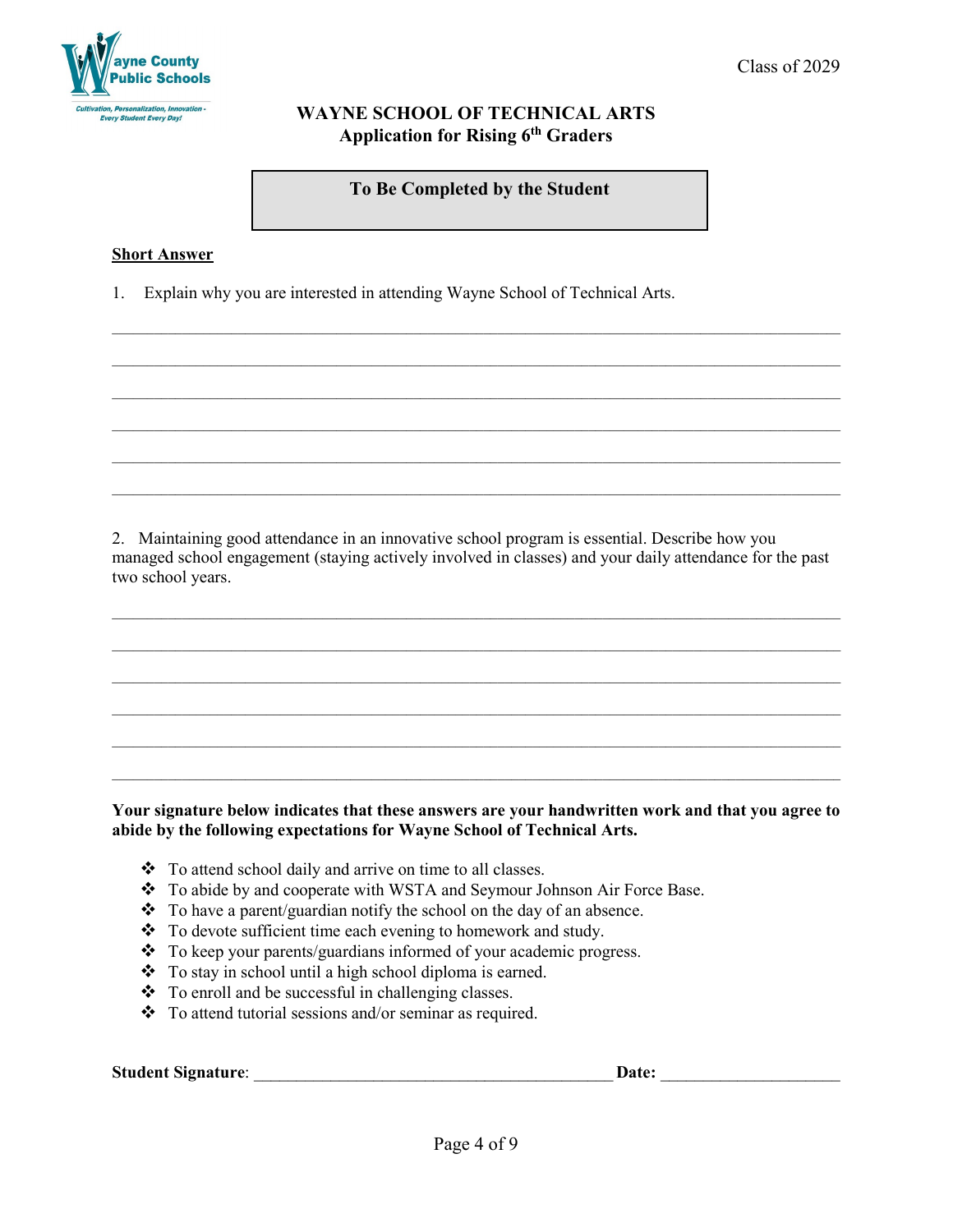

| To Be Completed by the Parent/Guardian |  |
|----------------------------------------|--|
|----------------------------------------|--|

Student Name:

*This page is to be completed by the parent/guardian. All information given on this page is confidential and is needed for our Federal/State reports.*

| <b>Military Connected Parent Information</b><br>Note: This information is required for lottery purposes, and may be verified by military personnel. |                                             |  |  |  |
|-----------------------------------------------------------------------------------------------------------------------------------------------------|---------------------------------------------|--|--|--|
| Please check as appropriate for parent/legal guardian:                                                                                              |                                             |  |  |  |
| <b>Military Status, if applicable</b>                                                                                                               |                                             |  |  |  |
| $\Box$ USAF - Active Duty                                                                                                                           | Other service - Active Duty<br>$\mathsf{L}$ |  |  |  |
| <b>USAF</b> - Reserve Duty                                                                                                                          | Other service - Reserve Duty<br>$\Box$      |  |  |  |
| <b>USAF</b> - Active Civilian                                                                                                                       | Other service - Active Civilian             |  |  |  |
| Assigned Installation:                                                                                                                              | Arrival (Month/Year):                       |  |  |  |
| ОR<br>Neither parent is military connected, as listed above                                                                                         |                                             |  |  |  |

### **Student Lottery Procedure:**

- Information regarding qualified applicants will be sent to a research agency, "SERVE," which is affiliated with UNC-G, for lottery selection process. Information will include:
	- $\circ$  Directory level information (name/birthdate)<br> $\circ$  School assigned to attend (to ensure equitable
	- $\circ$  School assigned to attend (to ensure equitable representation)<br>  $\circ$  Military connected status
	- Military connected status
- SERVE will upload submitted student list to SECURE computer file accessible ONLY to research team members involved in lottery process.
- Student data, including name, birthdate, and whether or not student was selected in the lottery will be sent to the North Carolina Education Research Data Center at Duke University.
- Data is de-identified and assigned a number for any future research so that students' names are never specifically used in any research.
- Past (and possible future) use by UNC-SERVE of de-identified data includes studying the academic success of students selected to attend WSTA vs. those who were not selected in a lottery.
- There are currently NO plans to use data from Wayne County Schools' students in research.
- Should SERVE desire to use student data in future research:
	- $\circ$  ONLY de-identified student data will be used;<br> $\circ$  This de-identified data will ONLY be used with
	- This de-identified data will ONLY be used with the approval of the Institutional Review Board of SERVE, as well as a formal approval from Wayne County Schools.

**Parent/Guardian:** Your signature below affirms that the above military status information is correct, and provides permission to send your student's name, birthdate, parents' military status, and assigned school to UNC-G SERVE for lottery selection of applicants.

Parent Signature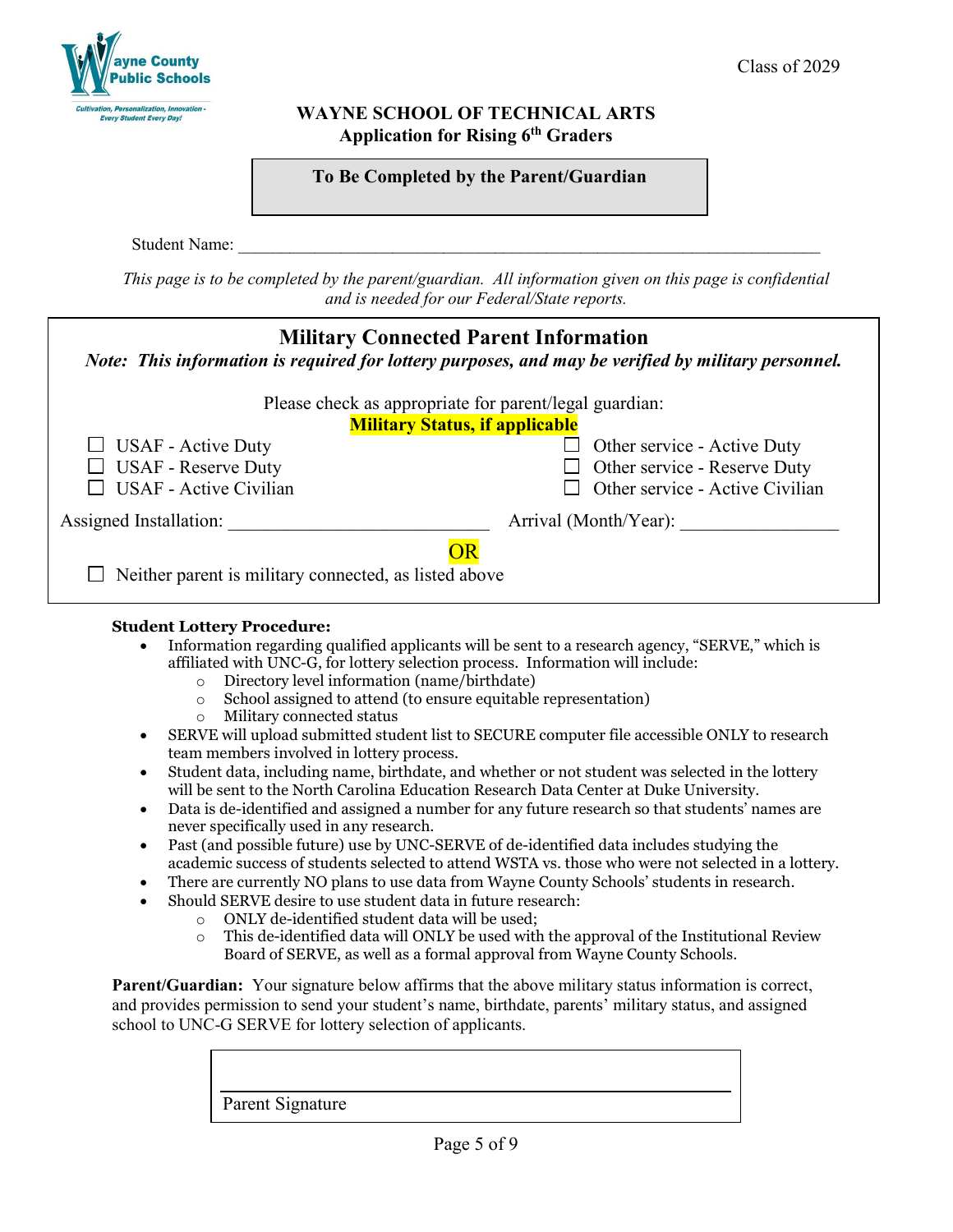

# **Subject Teacher Recommendation: To be completed by student's LANGUAGE ARTS teacher**

Student Name

Teacher Name **Subject** 

### **Please reflect on the TYPICAL DAILY behavior of this student, and check yes or no in response to each statement.**

|                                                                    | <b>YES</b> | NO. |
|--------------------------------------------------------------------|------------|-----|
| Contributes ideas in class                                         |            |     |
| Generally has a positive attitude about work                       |            |     |
| Listens, shares and supports others                                |            |     |
| Follows directions                                                 |            |     |
| Satisfactorily completes assignments                               |            |     |
| Submits assignments on time                                        |            |     |
| Is respectful of peers, adults and property                        |            |     |
| Satisfactorily manages own behavior                                |            |     |
| Regularly attended both virtually and F2F, as assigned             |            |     |
| Demonstrates the ability to handle a rigorous academic environment |            |     |

Do you have any significant discipline/behavior concerns about this student that you feel would interfere with him/her being a successful and responsible member of the WSTA and Seymour Johnson Air Force Base community? If yes, please explain.

 $\_$  , and the set of the set of the set of the set of the set of the set of the set of the set of the set of the set of the set of the set of the set of the set of the set of the set of the set of the set of the set of th \_\_\_\_\_\_\_\_\_\_\_\_\_\_\_\_\_\_\_\_\_\_\_\_\_\_\_\_\_\_\_\_\_\_\_\_\_\_\_\_\_\_\_\_\_\_\_\_\_\_\_\_\_\_\_\_\_\_\_\_\_\_\_\_\_\_\_\_\_\_\_\_\_\_\_\_\_\_\_\_\_\_\_\_\_ \_\_\_\_\_\_\_\_\_\_\_\_\_\_\_\_\_\_\_\_\_\_\_\_\_\_\_\_\_\_\_\_\_\_\_\_\_\_\_\_\_\_\_\_\_\_\_\_\_\_\_\_\_\_\_\_\_\_\_\_\_\_\_\_\_\_\_\_\_\_\_\_\_\_\_\_\_\_\_\_\_\_\_\_\_  $\_$  , and the set of the set of the set of the set of the set of the set of the set of the set of the set of the set of the set of the set of the set of the set of the set of the set of the set of the set of the set of th

> *Please return completed form to student in a signed, sealed envelope with student's name on front of envelope, to be submitted with the application.*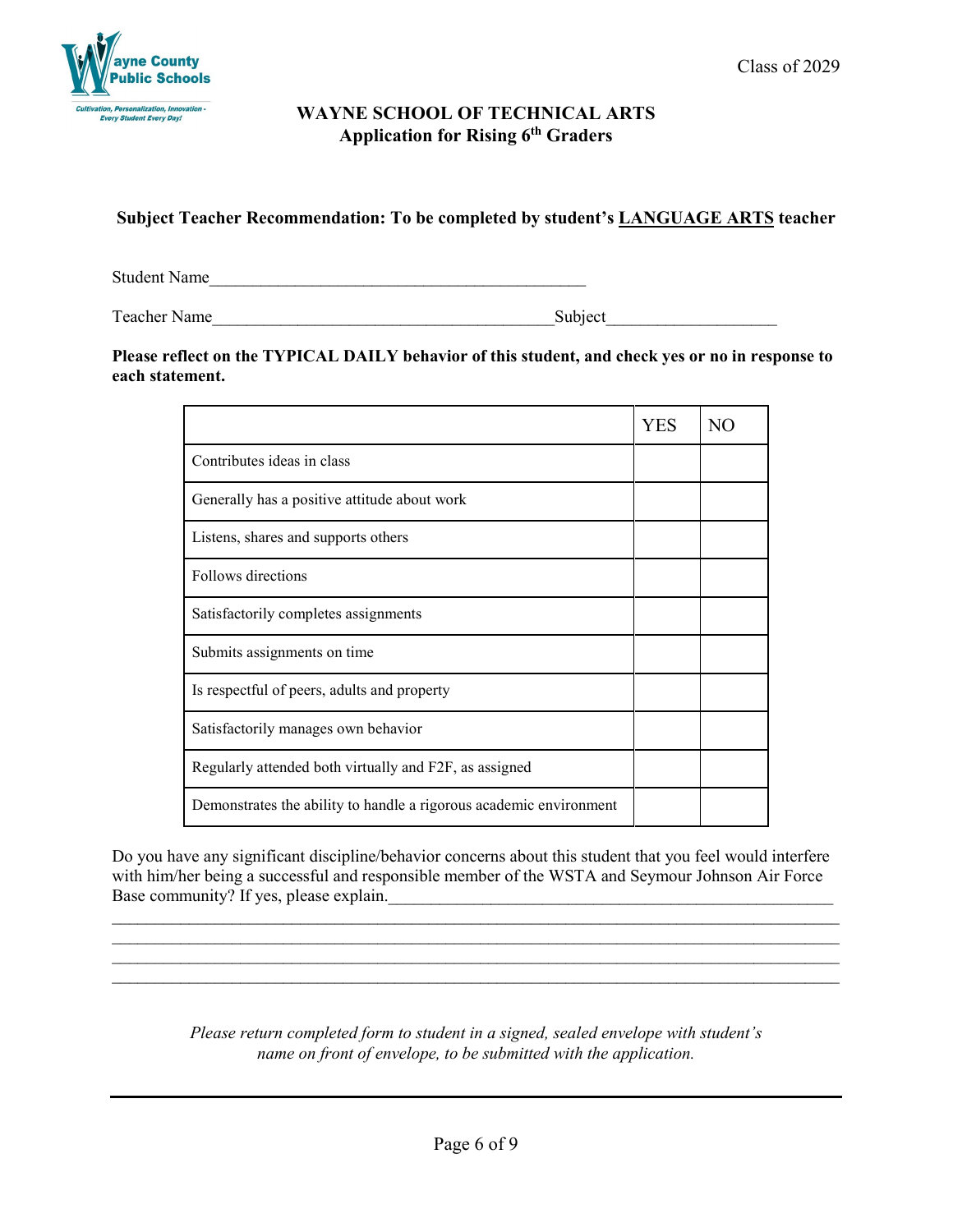

### **Subject Teacher Recommendation: To be completed by student's MATH teacher**

Student Name

Teacher Name\_\_\_\_\_\_\_\_\_\_\_\_\_\_\_\_\_\_\_\_\_\_\_\_\_\_\_\_\_\_\_\_\_\_\_\_\_\_\_\_Subject\_\_\_\_\_\_\_\_\_\_\_\_\_\_\_\_\_\_\_\_

### **Please reflect on the TYPICAL DAILY behavior of this student, and check yes or no in response to each statement.**

|                                                                    | YES | N <sub>O</sub> |
|--------------------------------------------------------------------|-----|----------------|
| Contributes ideas in class                                         |     |                |
| Generally has a positive attitude about work                       |     |                |
| Listens, shares and supports others                                |     |                |
| Follows directions                                                 |     |                |
| Satisfactorily completes assignments                               |     |                |
| Submits assignments on time                                        |     |                |
| Is respectful of peers, adults and property                        |     |                |
| Satisfactorily manages own behavior                                |     |                |
| Regularly attended both virtually and F2F, as assigned             |     |                |
| Demonstrates the ability to handle a rigorous academic environment |     |                |

Do you have any significant discipline/behavior concerns about this student that you feel would interfere with him/her being a successful and responsible member of the WSTA and Seymour Johnson Air Force Base community? If yes, please explain.

\_\_\_\_\_\_\_\_\_\_\_\_\_\_\_\_\_\_\_\_\_\_\_\_\_\_\_\_\_\_\_\_\_\_\_\_\_\_\_\_\_\_\_\_\_\_\_\_\_\_\_\_\_\_\_\_\_\_\_\_\_\_\_\_\_\_\_\_\_\_\_\_\_\_\_\_\_\_\_\_\_\_\_\_\_

 $\_$  , and the set of the set of the set of the set of the set of the set of the set of the set of the set of the set of the set of the set of the set of the set of the set of the set of the set of the set of the set of th

*Please return completed form to student in a signed, sealed envelope with student's name on front of envelope, to be submitted with the application.*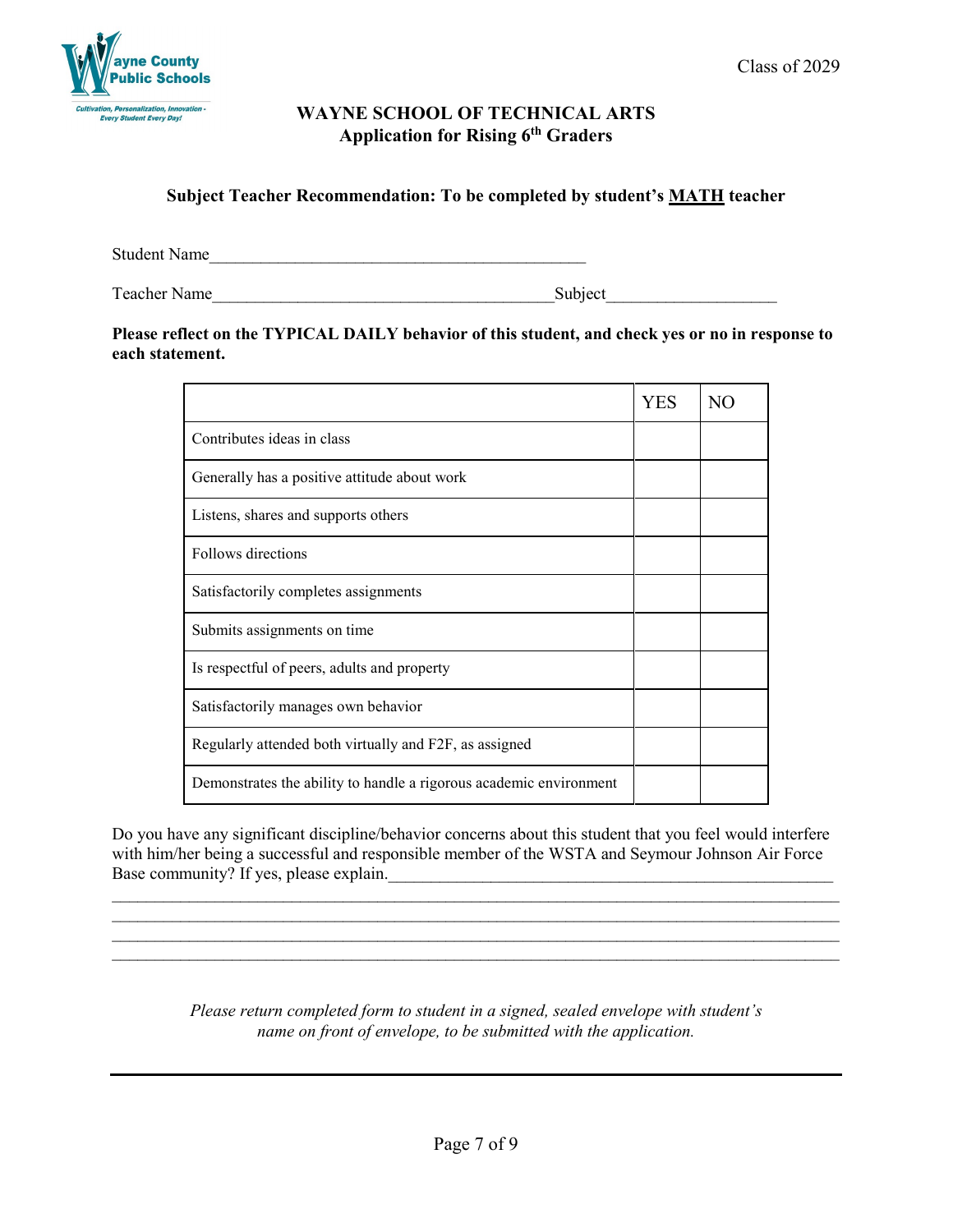

### **Subject Teacher Recommendation: To be completed by student's SCIENCE teacher**

Student Name

Teacher Name\_\_\_\_\_\_\_\_\_\_\_\_\_\_\_\_\_\_\_\_\_\_\_\_\_\_\_\_\_\_\_\_\_\_\_\_\_\_\_\_Subject\_\_\_\_\_\_\_\_\_\_\_\_\_\_\_\_\_\_\_\_

### **Please reflect on the TYPICAL DAILY behavior of this student, and check yes or no in response to each statement.**

|                                                                    | YES | NO. |
|--------------------------------------------------------------------|-----|-----|
| Contributes ideas in class                                         |     |     |
| Generally has a positive attitude about work                       |     |     |
| Listens, shares and supports others                                |     |     |
| Follows directions                                                 |     |     |
| Satisfactorily completes assignments                               |     |     |
| Submits assignments on time                                        |     |     |
| Is respectful of peers, adults and property                        |     |     |
| Satisfactorily manages own behavior                                |     |     |
| Regularly attended both virtually and F2F, as assigned             |     |     |
| Demonstrates the ability to handle a rigorous academic environment |     |     |

Do you have any significant discipline/behavior concerns about this student that you feel would interfere with him/her being a successful and responsible member of the WSTA and Seymour Johnson Air Force Base community? If yes, please explain.

\_\_\_\_\_\_\_\_\_\_\_\_\_\_\_\_\_\_\_\_\_\_\_\_\_\_\_\_\_\_\_\_\_\_\_\_\_\_\_\_\_\_\_\_\_\_\_\_\_\_\_\_\_\_\_\_\_\_\_\_\_\_\_\_\_\_\_\_\_\_\_\_\_\_\_\_\_\_\_\_\_\_\_\_\_ \_\_\_\_\_\_\_\_\_\_\_\_\_\_\_\_\_\_\_\_\_\_\_\_\_\_\_\_\_\_\_\_\_\_\_\_\_\_\_\_\_\_\_\_\_\_\_\_\_\_\_\_\_\_\_\_\_\_\_\_\_\_\_\_\_\_\_\_\_\_\_\_\_\_\_\_\_\_\_\_\_\_\_\_\_

 $\_$  , and the set of the set of the set of the set of the set of the set of the set of the set of the set of the set of the set of the set of the set of the set of the set of the set of the set of the set of the set of th

*Please return completed form to student in a signed, sealed envelope with student's name on front of envelope, to be submitted with the application.*